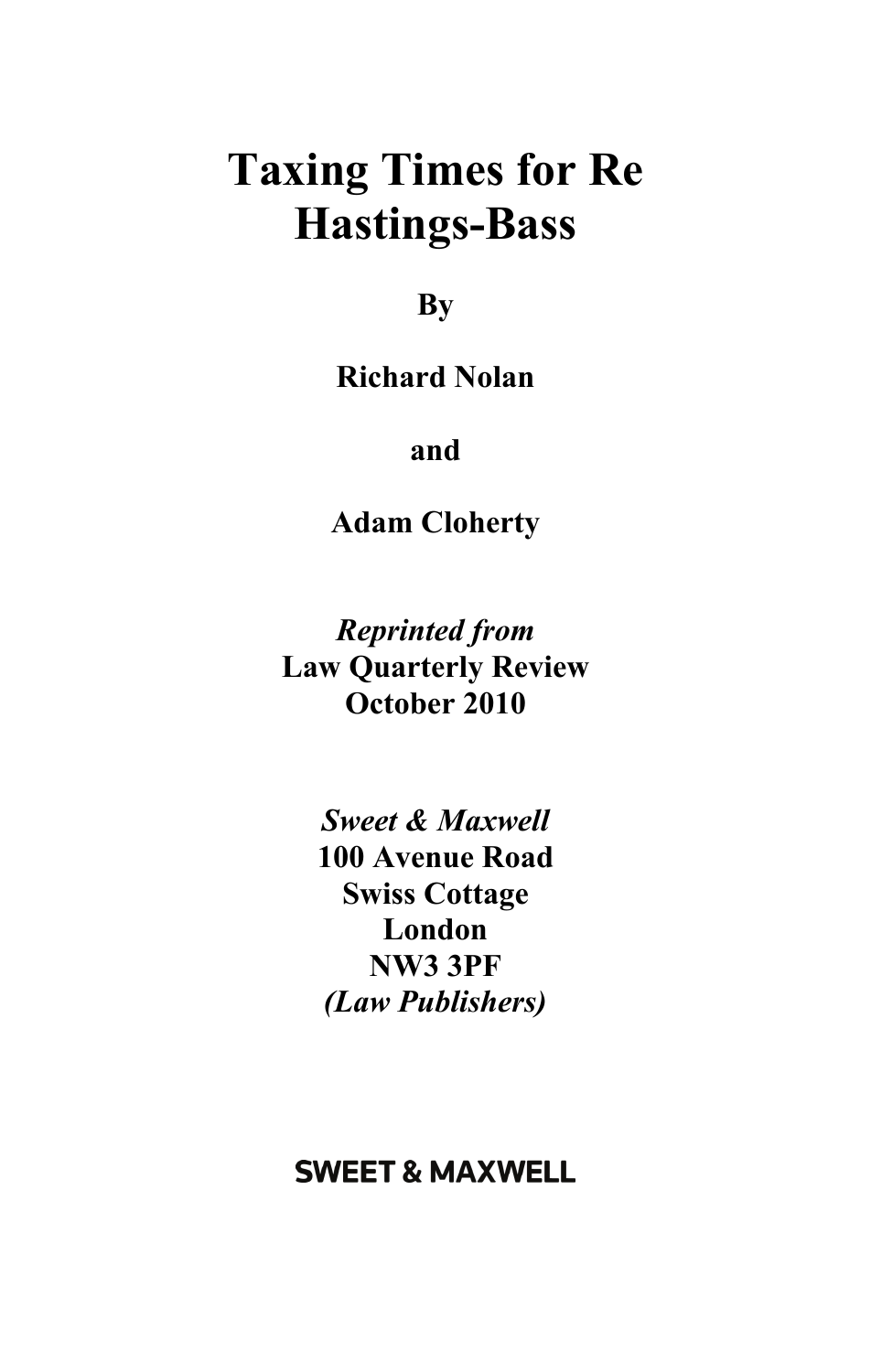## TAXING TIMES FOR RE HASTINGS-BASS

Trustees exercised powers to make capital payments out of the Futter No.3 Settlement to Mr Mark Futter, and out of the Futter No.5 Settlement to his children. They acted on advice from solicitors that the capital gains crystallised by these payments could be set off against the recipient beneficiaries' own capital losses for the purposes of capital gains tax. That advice was incorrect, because of s.2(4) of the Taxation of Chargeable Gains Act 1992, which the solicitors had simply overlooked. In *Futter v Futter* [2010] EWHC 449 (Ch); [2010] S.T.C. 982, the trustees sought a declaration that the purported exercises of their powers were "void and of no effect", with the consequence that no capital gains tax would be payable. They relied on the rule in *Re Hastings-Bass (Deceased)* [1975] Ch. 25. They were successful, and the court granted the declaration sought.

The judge, Norris J., began with Lloyd L.J.'s influential formulation of the rule (*Sieff v Fox* [2005] EWHC 1312; [2005] 1 W.L.R. 3811 at [119]):

"Where trustees act under a discretion given to them by the terms of the trust, in circumstances in which they are free to decide whether or not to exercise that discretion, but the effect of the exercise is different from that which they intended, the court will interfere with their action if it is clear that they would not have acted as they did had they not failed to take into account considerations which they ought to have taken into account, or taken into account considerations which they ought not to have taken into account."

There are cogent arguments that *Re Hastings-Bass* itself established no such wide principle (Lord Neuberger, "Aspects of the Law of Mistake: Re Hastings-Bass" (2009) 15(4) *Trusts and Trustees* 189). In *Re Hastings-Bass* itself, the question was one of severance: whether an action should stand if some of its effects were achieved, but some were denied effect by law. However, Norris J., sitting at first instance, sought to reconcile and apply the authorities as they have developed, rather than reconsider them.

Correspondingly, the Inland Revenue's attack in *Futter* was confined to challenging the application of the rule (as it has developed) to the particular facts of the case. Its submissions were therefore based on the ways of controlling application of *Re Hastings-Bass* described in *Sieff v Fox* (at [82]), namely: applying the relevant tests stringently; taking a reasonable and "not over-exigent" view of what trustees ought to take into account; and adopting a critical approach to trustees' contentions that they would have acted differently had they known the true position. Unfortunately for the Revenue, *Futter* demonstrates the weakness of those controls in the typical case where the trustees were professionally advised.

*Futter* therefore raises important questions of principle which should be addressed in an appellate court. First, there is the question of whether the current formulation of the rule in *Re Hastings-Bass*, or something like it, should remain part of the law? Or should the rule return to its more limited origins? Next, if the rule is to continue to exist in something like its present form, what is its rationale? And what, therefore, should be the consequences of infringing the rule?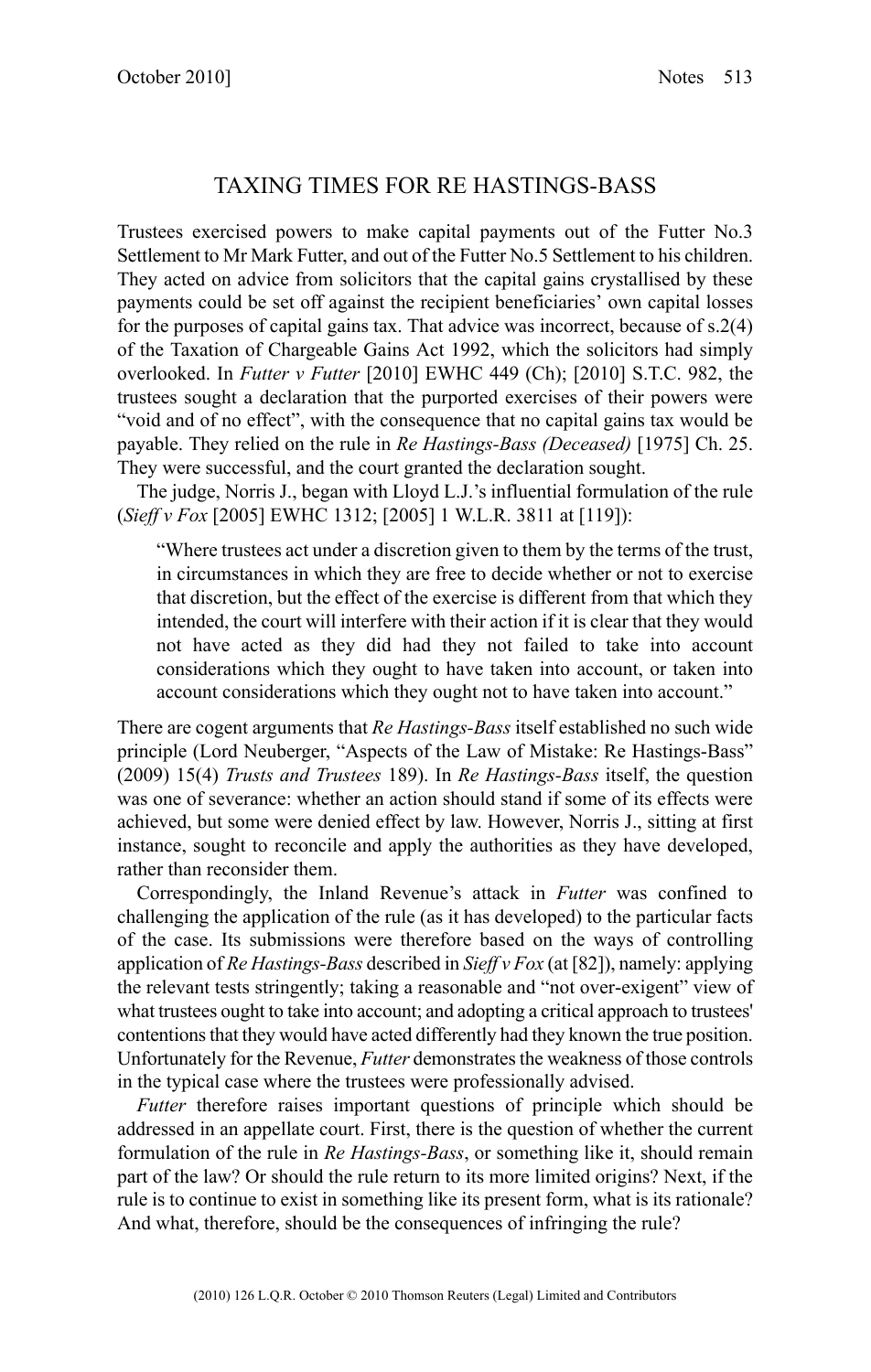There is no doubt that the rule in *Re Hastings-Bass* has evolved a long way beyond its origins. That is not necessarily a bad thing. But if such a rule is to continue to exist, it must not be allowed to get out of hand. It assumes that a court can determine what were the relevant considerations that a trustee (or other fiduciary subject to the rule) should have taken into account when making the decision in question, and what were the irrelevant considerations (if any) which he nevertheless took into account. In some contexts, that exercise is relatively easy and uncontroversial. Trustees should clearly take into account the correct taxation consequences of exercising their powers. But, as Lloyd L.J. counselled in *Sieff v Fox* (above), the courts should be careful not to expect too much. So, for example, the rule should only be applied to directors (see *Hunter v Senate Support Services Ltd* [2004] EWHC 1085; [2005] 1 B.C.L.C. 175), if at all, where it is manifestly clear that they have failed to address an obviously relevant factor (e.g. within s.172(1) of the Companies Act 2006) or taken into account something equally obviously irrelevant.

The rationale of the rule in *Re Hastings-Bass* is another area of contention. (See Nolan, "Controlling Fiduciary Power" [2009] C.L.J. 293.) In *Futter*, Norris J. confirmed that it is not about mistake (at [21]). The rule addresses the process of decision-making that antedates and lies behind action taken pursuant to a power. It concerns action which was authorised, both in form and in substance, but was nevertheless taken on the basis of incorrect or inadequate considerations that might, or might not, also amount to "mistakes". (The distinction between mistake and the rule in *Re Hastings-Bass*is illustrated by *Pitt v Holt* [2010] EWHC 45 (Ch); [2010] 1 W.L.R. 1199.)

However, if the courts take the opportunity to reconsider the basis and scope of the rule in *Re Hastings-Bass*, they should also reconsider the law of mistake as it applies to gratuitous transactions. The equitable jurisdiction to set aside a gratuitous transaction for mistake (*Lady Hood of Avalon v MacKinnon* [1909] 1 Ch. 476) survives notwithstanding the demise of equitable mistake as grounds for setting aside a contract in *Great Peace Shipping Ltd v Tsavliris Salvage (International) Ltd* [2002] EWCA Civ 1407; [2003] Q.B. 679: see *Ogden v Trustees of the RHS Griffiths 2003 Settlement* [2008] EWHC 118 (Ch); [2009] Ch. 162, and *Pitt v Holt* (above). There is little point in re-formulating or limiting the rule in *Re Hastings-Bass* if the consequences are simply to have most of the same claims pleaded and argued instead as cases of mistake and, possibly, to expand further the already wide notion of "mistake". That already seems to include ignorance of facts and consequences, though not yet to include having regard to true, but irrelevant, facts within the second limb of the rule.

Norris J. went on to indicate that the rule in *Re Hastings-Bass* limits the scope of the trustees' power (at [34]), relying inter alia on passages in *Lewin on Trusts*, 18th edn (2007) and *Underhill and Hayton*, 17th edn (2006) to the effect that proper decision making "is requisite for the exercise of a fiduciary power of appointment or advancement, and if not present the exercise will be void in the absence of contrary intent in the trust instrument" (*Underhill and Hayton*, at para.61.22). It is wrong to draw an analogy between the rule in *Re Hastings-Bass* and the doctrine of a fraud on a power, which does limit the scope of a power, so that any purported exercise of a power which amounts to a fraud on the power is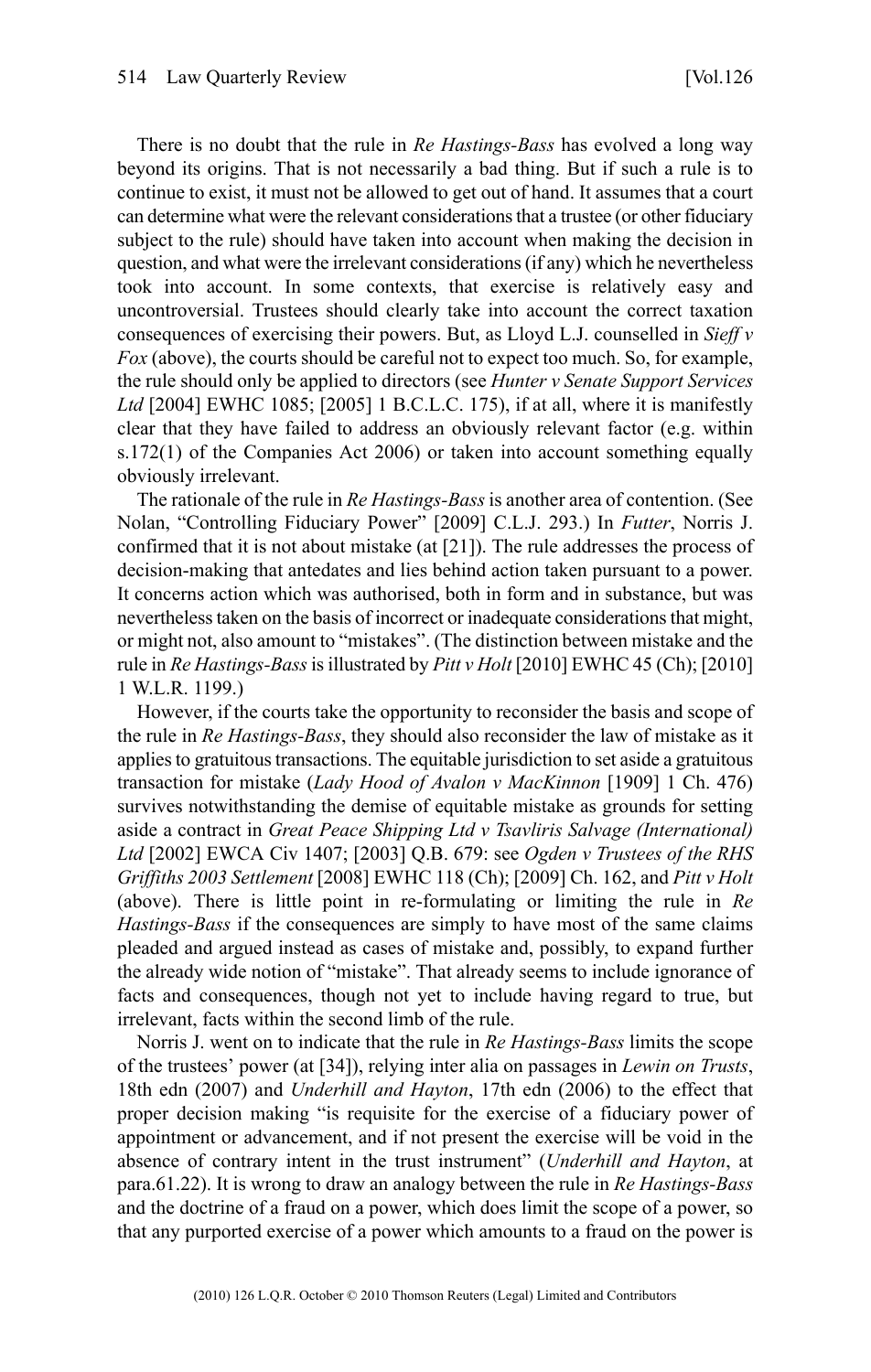void. Of course, it would be possible to make the rule go to the scope of a power by stipulating that the power only exists if the fiduciary has properly determined to exercise it: that is, by implicitly limiting the scope of the power. This is the line taken by the authors of *Underhill and Hayton*. But any such implied limitation on the power is very artificial indeed.

The next question, if the rule survives, is what should be the effect of infringing it? Even Lord Walker has confessed (extra-judicially) to finding the question "difficult" (R. Walker, "The Limits of the principle in Re Hastings-Bass" (2002) 4 P.C.B. 226 at 231). In *Futter*, Norris J. explicitly held that the trustees' purported actions were void in equity—of no effect on the beneficiaries—not voidable.

In principle, the distinction between "void" and "voidable" should turn on the reasons why a transaction or purported transaction can be impugned. If the flaw in what has happened is that the trustees had no authority to act as they did (whether because their conduct was ultra vires or a fraud on the power), then the trustees' actions will be void in equity, though any consequent dealings with trust assets may well have effect at law. By contrast, the rule in *Re Hastings-Bass* concerns the flawed process by which the decision is reached, rather than a lack of authority for the trustees to act lawfully as they did (unless the two are deliberately conflated, which is certainly not necessary). The appropriate consequence of a decision successfully impugned on the basis of the principle should therefore be that the decision and any action taken pursuant to it are voidable in equity, rather than void. Even if the decision is void, like a decision made in breach of fiduciary duty (*Colin Gwyer & Associates Ltd v London Wharf (Limehouse) Ltd* [2002] EWHC 2748; [2003] 2 B.C.L.C. 153 at [91]–[93], per Leslie Kosmin Q.C.), the consequent transaction should still be voidable. (See Nolan, above, at pp.316–323.)

However, the distinction between void and voidable is of very little practical consequence so long as attention remains focused entirely on the trustees and beneficiaries. This has long been known: *Cloutte v Storey* [1911] 1 Ch. 18 at 31, per Farwell L.J.; *Futter* (at [32]); and note by Nolan and Conaglen "Hastings-Bass and third parties" [2006] C.L.J. 15 at 18. Even when the Inland Revenue is brought into the picture, the distinction is of no practical consequence if (as in *Futter*) avoidance of a transaction operates simply to undo the transaction ab initio: in either event, the purported transaction is treated as never having happened, so there can be no tax consequences flowing from it, unless statute provides to the contrary, as it very occasionally does. Admittedly, if the transaction that infringes the rule in *Re Hastings-Bass* is void, not voidable, the Inland Revenue could, without the need for any further action by the trustees or the beneficiaries, levy tax on the basis that the purported transaction is of no effect, a possibility occasionally to the Inland Revenue's advantage. But the Inland Revenue is unlikely to get the evidence to challenge a transaction under the rule without the co-operation of the trustees; so the value of this possibility to the Inland Revenue is largely illusory.

Nevertheless, the distinction between "void" and "voidable" may yet be of importance if the Supreme Court were to refashion the consequences of avoidance under the rule in *Re Hastings-Bass*. Avoidance in this context necessarily means avoidance in equity, which operates by decree of the court, rather than by act of the parties (see Meagher, Gummow and Lehane, *Equity: Doctrines and Remedies*, 4th edn (2002) at paras 24-075–24-085). Perhaps a better remedial approach, and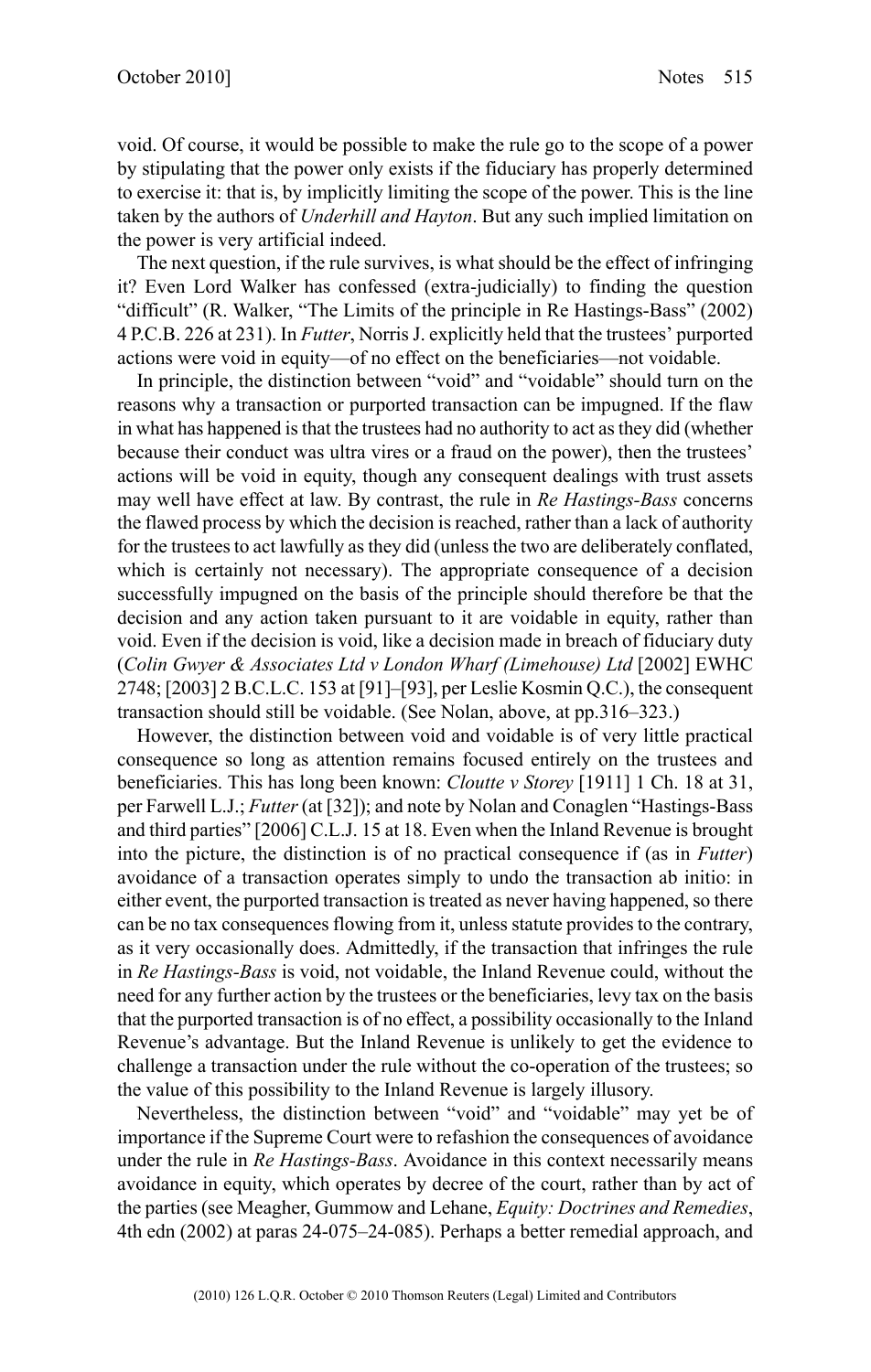one which would reflect the judicial desire for remedial flexibility in this area, may be to hold that the court can order rescission of the trustee's decision or actions on terms (see N. Langlois and A. Cloherty, "Playing the 'Get Out of Jail Free' Card: Mistake in the Law of Trusts" [2010] J.G.L.R 10 at 26–34). Such remedial flexibility existed in the context of equitable mistake in contract. Though that doctrine was repudiated in *Great Peace Shipping*, its remedial consequences were not. In England, this possibility may be precluded (short of the Supreme Court) by *TSB Bank Plc v Camfield* [1995] 1 W.L.R. 430, though that case is open to significant criticism and appeared to proceed on the (mistaken) assumption that it concerned a *legal* claim for rescission (at 439, per Roch L.J.), which operates by act of the parties, rather than an *equitable* claim, which is only given effect by a decree of the court. What is suggested, therefore, is the protection of a third party's rights (the Revenue's rights) by the imposition of terms even though those rights, being a claim *in personam* for tax due, are not protected by the existing bars to rescission. By contrast, a declaration that the transaction was void, even if only made on terms that tax nevertheless be paid, that would nevertheless amount to unconstitutional imposition of tax by the judiciary in circumstances where, *ex hypothesi*, nothing had happened to trigger a charge to tax duly imposed by legislation.

It may be that rescission on terms is not worth the doctrinal innovation it would undoubtedly involve. If so, the effects of infringing the rule in *Re Hastings-Bass* should at most be confined to the relationship between trustees and their beneficiaries: the rule should simply become an aspect of the trustees' duties of care and skill. And whatever the fate of the rule and its consequences, trustees can always sue their professional advisers for negligence to recover loss to the trust fund caused by bad advice, whether or not the trustees are themselves personally liable to their beneficiaries as a result of following the advice.

A final difficulty with *Futter* is Norris J.'s suggestion that "there must … be a 'change of position' defence" to mitigate the rigours of declaring a transaction which infringes the rule to be "void and of no effect" (at [33]). This sits at odds with the consequence of declaring that the two deeds in *Futter* were void, such that the property passing at law pursuant to them, together with any property now representing it and any relevant income, was held by the recipients on constructive trust. In *Foskett v McKeown* [2001] 1 A.C. 102 Lord Millett made it clear that the change of position defence can have no place in the vindication of property rights (see especially at 129), though the defence would be relevant to any personal claim in unjust enrichment which the trustees might advance as a result of their action being declared void.

The Revenue has recently been much more assertive both onshore and offshore. It has recently been given permission by the Guernsey Court of Appeal to intervene in a *Re Hastings-Bass* application in that jurisdiction involving potential liability